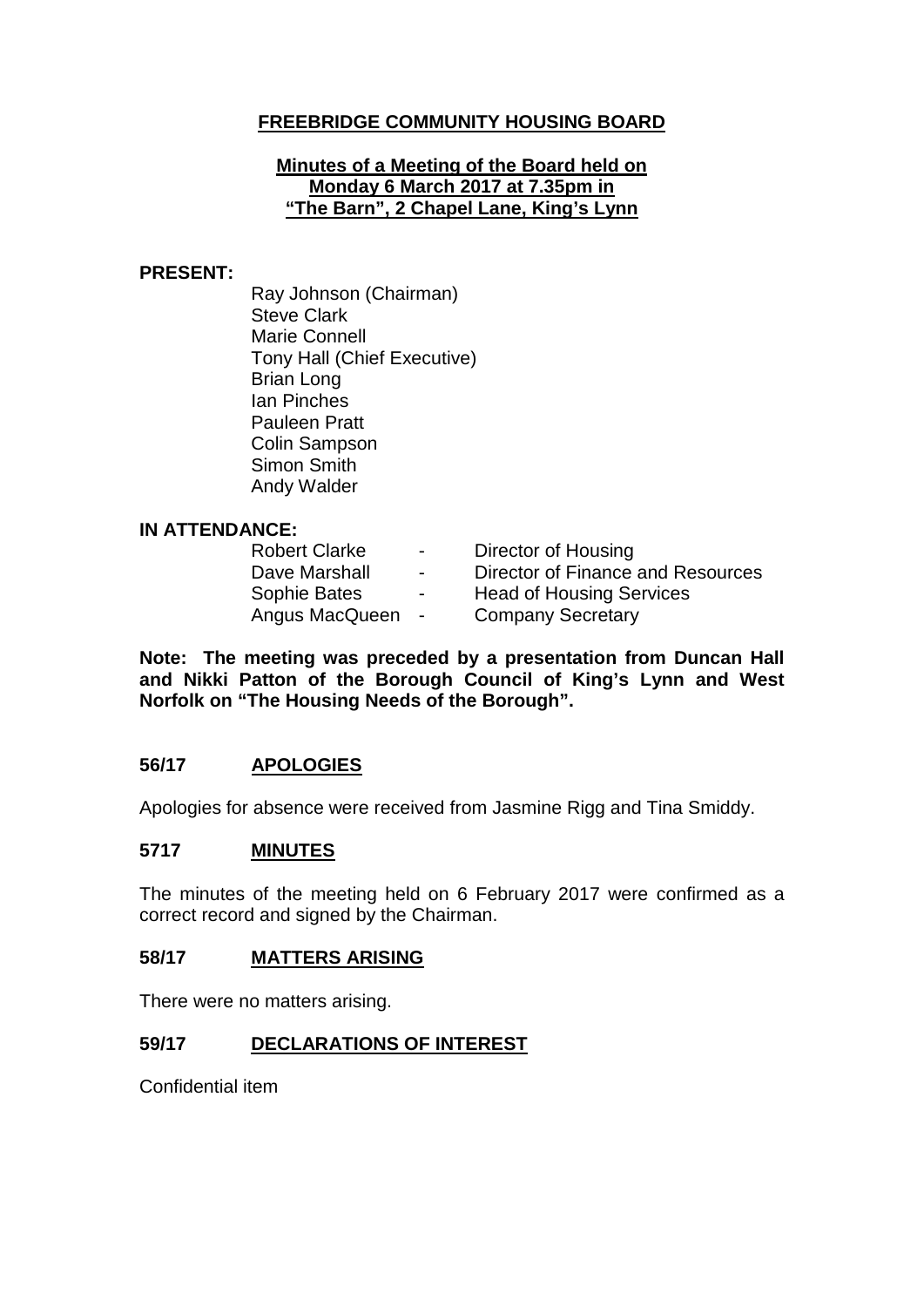# **60/17 CHAIRMAN'S UPDATE**

The Chairman said that, since the last Board meeting, he had attended his usual regular meetings with the Chief Executive. In addition, he had attended the following:

- meetings at the Queen Elizabeth Hospital, in his capacity as a member of the Governors' Council;
- the visit of David Orr, Chief Executive of the National Housing Federation, to Hillington Square on 21 February 2017;
- the risk and control simulation workshop held for Board Members and senior staff on 23 February 2017; and
- a meeting with Camphill Communities at Thornage Hall around developing the working relationship with them.

# **61/17 MANAGEMENT TEAM UPDATE**

A written update from the Management Team had been previously circulated and was noted by the Board.

The written update covered the following issues:

- Thornage Hall Rent Setting
- David Orr Visit to Hillington Square
- Unlet Garages Impairment
- Closure of Norwich and Peterborough Branches
- Beha Williams Treasury Advisors
- Meeting with Thornage Hall about Joint Working Opportunities

The Board was very pleased that David Orr, Chief Executive of the National Housing Federation, had visited Hillington Square on 21 February 2017. Mr Orr had appeared to be impressed with the project and had spoken positively about it. Good feedback on the event had also been received from a member of the Tenant Panel who had attended.

The Chairman referred to two items that had appeared in the Management Team Update which had been presented to the Board on 6 February 2017. Firstly, he was pleased to report that Freebridge had finished runners-up in two categories of the Tenant Participation Advisory Service Central Region Awards 2017. Secondly, he advised that the development at Priory Road, North Wootton, had now been completed and that the first tenants were moving in.

## **62/17 BUDGET 2017/18**

Confidential item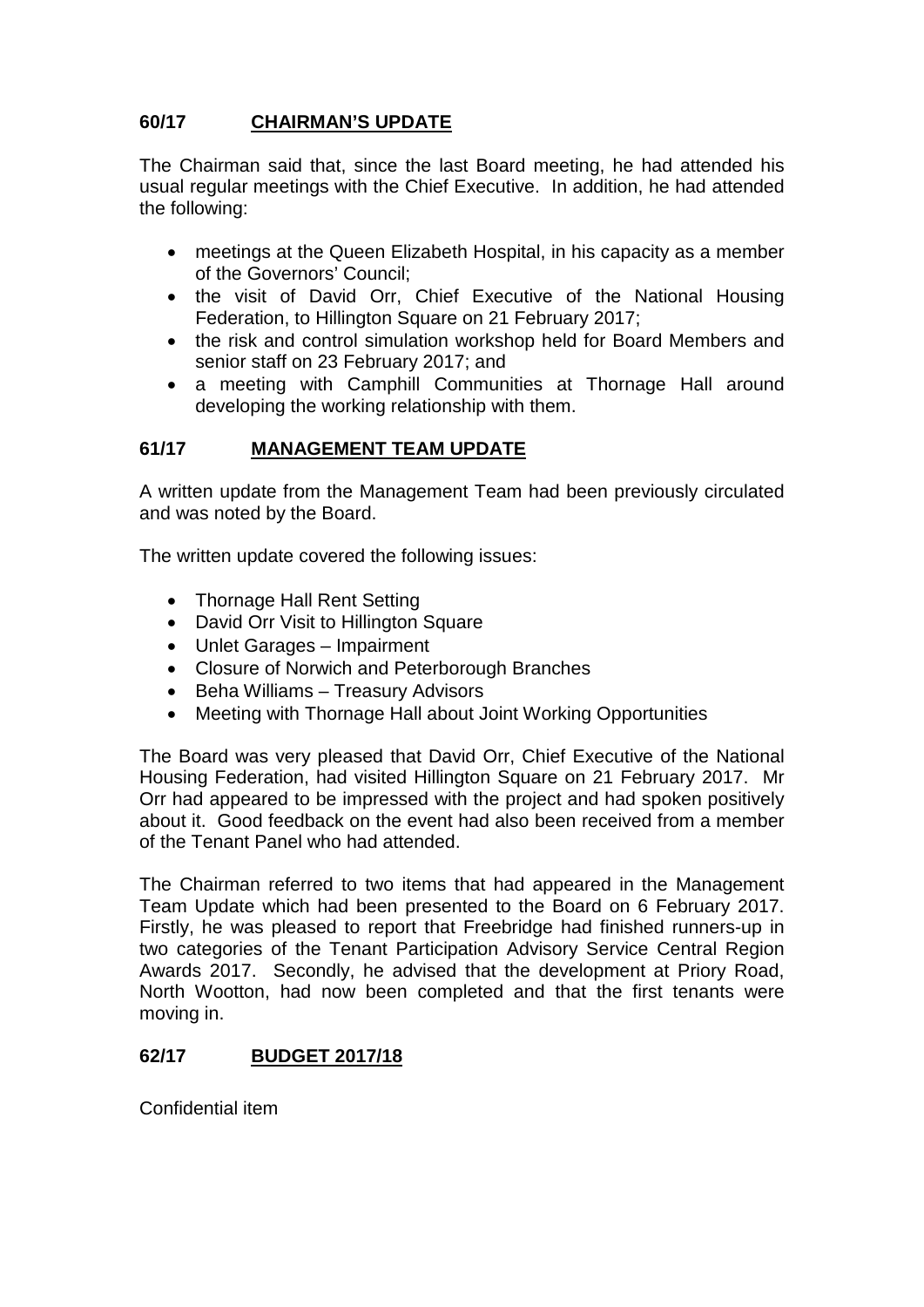# **63/17 REVIEW OF VARIOUS HOUSING POLICIES**

The Head of Housing Services presented a report which reviewed the following Policies:

- Safeguarding Children and Young People;
- Safeguarding Adults at Risk of Abuse or Neglect;
- Domestic Abuse; and
- Anti-Social Behaviour, Harassment and Hate Crimes.

The Board highlighted that the Safeguarding Policies signposted the reader to the "Recruitment and Selection Policy", which was contained in the Employee Handbook, for information on Freebridge's approach to Disclosure and Barring Service (DBS) checks. It was suggested that the wording in the "Recruitment and Selection Policy" could be strengthened, so as indicate that Freebridge would insist on, rather than just request, an employee having a DBS check if this was deemed necessary. The Head of Housing Services undertook to look into whether a change in the wording of the "Recruitment and Selection Policy" would be appropriate, and to report back to the Board.

In answer to questions, the Head of Housing Services said that she was the Designated Officer for safeguarding issues, as stated in the Safeguarding Policies. The Head of Customer Services was the Deputy Safeguarding Officer, whilst a junior manager within the Housing team was being trained to become a second Deputy. Sufficient resources had been allocated to deal with safeguarding matters.

In response to a question, the Head of Housing Services stated that she would ensure that rubbish dumping was covered in the Anti-Social Behaviour, Harassment and Hate Crimes Policy.

**RESOLVED:** That the following revised Policies be approved as presented:

- Safeguarding Children and Young People;
- Safeguarding Adults at Risk of Abuse or Neglect;
- Domestic Abuse; and
- Anti-Social Behaviour, Harassment and Hate Crimes,

subject to it being confirmed that rubbish dumping is covered in the Anti-Social Behaviour, Harassment and Hate Crimes Policy.

*[Note: The Head of Housing Services subsequently confirmed that rubbish dumping is covered in the Anti-Social Behaviour, Harassment and Hate Crimes Policy.]*

# **64/17 SELECTION OF NEW CHAIRMAN**

Confidential item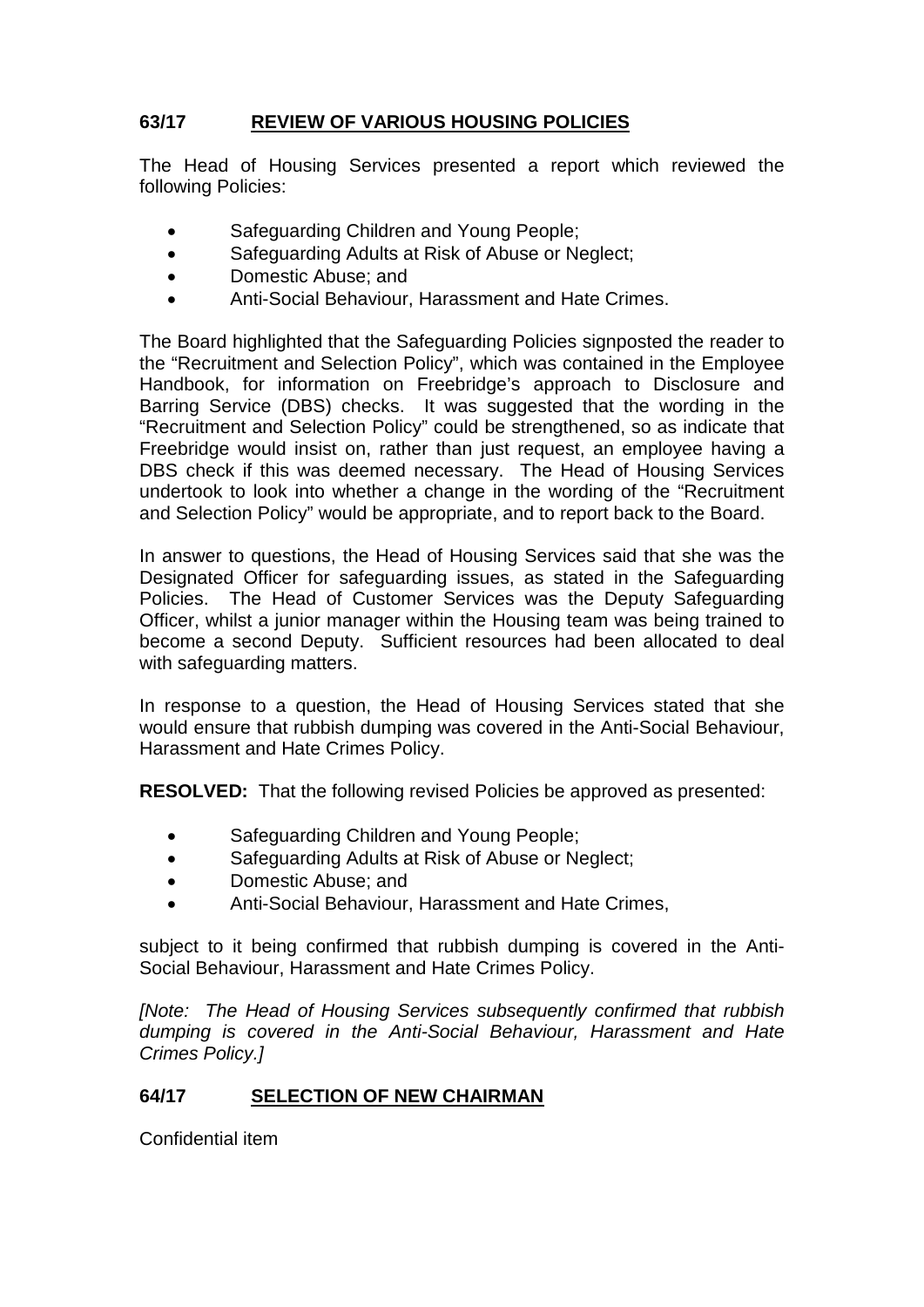# **65/17 CHIEF EXECUTIVE REMUNERATION**

Confidential item

# **66/17 TENANT INVOLVEMENT AND EMPOWERMENT STANDARD CONSULTATION**

The Company Secretary presented a report which advised of a consultation document received from the Homes and Communities Agency in regard to proposed amendments to the Tenant Involvement and Empowerment Standard. He highlighted that the consultation document posed six questions.

Steve Clark reported that he had been present when the Tenant Panel had considered the consultation document, and the Panel had asked him to pass on its observations to the Board, as follows:

- (Question 1) Only affected tenants should be consulted where it was proposed to dispose of tenanted stock; however, the proposals should be communicated to the wider tenant body.
- (Question 6) It was important that people were consulted in the ways that suited them as individuals.
- Questions  $2 5$  were agreed.

The Board supported the Tenant Panel's views. It was stressed that the Standard set out minimum expectations; Freebridge would look to achieve best practice.

**RESOLVED:** That the proposed response to the consultation, as set out in section 6 of the report, be supported, subject to the inclusion of the comments of the Tenant Panel set out above.

## **67/17 REVISED MANAGEMENT TEAM STRUCTURE 2017**

Confidential item

# **68/17 APPOINTMENT OF SHAREHOLDERS**

The Board noted a report which advised of shareholder applications that had been approved under the Company Secretary's delegated authority.

## **69/17 COMMITTEE MINUTES**

Ian Pinches, Chairman of the Audit Committee, presented the minutes of the Committee's meeting held on 30 January 2017.

**70/17** Confidential item